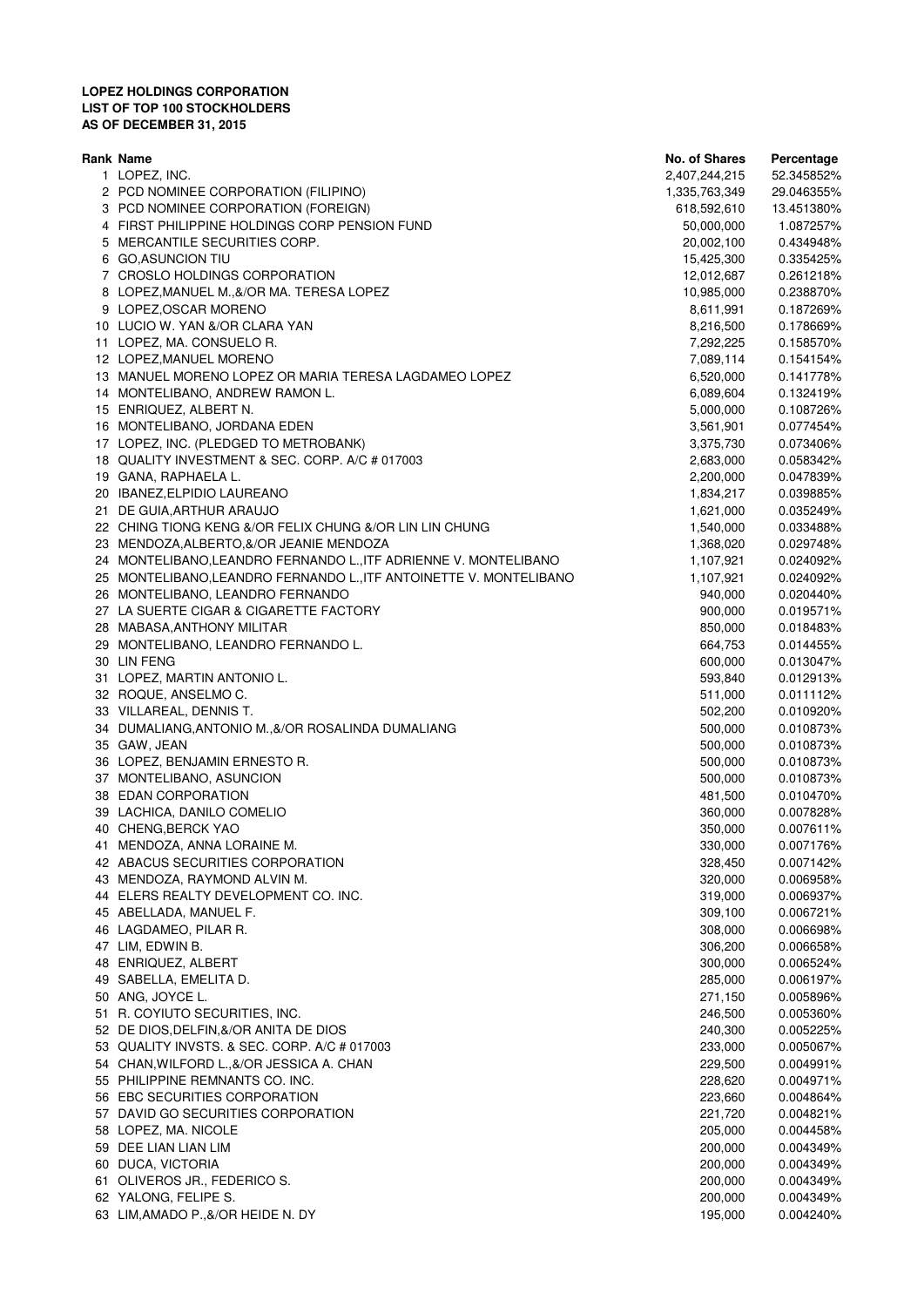## **LOPEZ HOLDINGS CORPORATION LIST OF TOP 100 STOCKHOLDERS AS OF DECEMBER 31, 2015**

| TOTAL ISSUED AND OUTSTANDING SHARES             | 4,598,729,688 | 100.000000%  |
|-------------------------------------------------|---------------|--------------|
| TOTAL SHARES (REST OF STOCKHOLDERS)             | 39,775,183    | 0.864917%    |
| <b>TOTAL SHARES (TOP 100)</b>                   | 4,558,954,505 | 99.135083%   |
| 100 SEANGIO, VIRGINIA D.                        | 110,000       | 0.002392%    |
| 99 ONG, FRANCISCO K., OR LINA D. ONG            | 110,000       | 0.002392%    |
| 98 LAM CHING CHOR                               | 110,000       | 0.002392%    |
| 97 CHAN, MARY MARGARET GRACE                    | 110,000       | 0.002392%    |
| 96 BORROMEO, REMEDIOS M.                        | 110,500       | 0.002403%    |
| 95 TIU, AGUSTIN G.                              | 112,800       | 0.002453%    |
| 94 TAN, MARIANO K.                              | 115,500       | 0.002512%    |
| 93 INNOVATIVE INVESTORS AND FINANCING CO., INC. | 115,979       | 0.002522%    |
| 92 CHUA, FORTUNATO S.                           | 120,000       | 0.002609%    |
| 91 CHING TIONG KENG &/OR CYNTHIA D. CHING       | 120,000       | 0.002609%    |
| 90 CHANTE, CHARLIE                              | 120,000       | 0.002609%    |
| 89 LOPEZ, OSCAR, &/OR CONSUELO LOPEZ            | 121,900       | 0.002651%    |
| 88 TAN, SUSANA                                  | 123,200       | 0.002679%    |
| 87 GUY, MICHAEL C.                              | 127,500       | 0.002773%    |
| 86 QUALITY INVESTMENTS & SECURITIES CORP.       | 128,300       | 0.002790%    |
| 85 PIONEER STATIONERS, INC.                     | 128,600       | 0.002796%    |
| 84 AWAD, CRAIG                                  | 128,800       | $0.002801\%$ |
| 83 LOPEZ, ANGELA MARIA T.                       | 131,362       | 0.002856%    |
| 82 GONZALES, J. XAVIER                          | 132,301       | 0.002877%    |
| 81 CREME INVESTMENT CORPORATION                 | 136,125       | 0.002960%    |
| 80 BENPRES CORPORATION                          | 136,125       | 0.002960%    |
| 79 LIM TAY                                      | 137,500       | 0.002990%    |
| 78 OSMENA III, SERGIO                           | 138,945       | 0.003021%    |
| 77 GUZMAN, ROLAND                               | 142,450       | 0.003098%    |
| 76 ZOSA, ELBERT M.                              | 147,400       | 0.003205%    |
| 75 LOPEZ, ANGELA CRISTINA R.                    | 149,000       | 0.003240%    |
| 74 MOTORTRADE NATIONWIDE CORPORATION            | 150,000       | 0.003262%    |
| 73 GARDE, LEONIDES U.                           | 150,000       | 0.003262%    |
| 72 CHING BUN TENG                               | 150,000       | 0.003262%    |
| 71 VACA, EDUARDO G.                             | 154,000       | 0.003349%    |
| 70 GARCIA SR., JESUS P.                         | 156,520       | 0.003404%    |
| 69 CONCEPCION, RAUL JOSEPH A.                   | 159,500       | 0.003468%    |
| 68 CRUZ, NICOLAS D.                             | 160,000       | 0.003479%    |
| 67 MANTES INSURANCE TRADERS INC.                | 165,000       | 0.003588%    |
| 66 B.P. INSURANCE AGENCY, INC.                  | 165,000       | 0.003588%    |
| 65 CRUZ, ALFREDO A.                             | 190,000       | 0.004132%    |
| 64 LOPEZ, MIGUEL ERNESTO L.                     | 192,300       | 0.004182%    |

| <b>PCD BENEFICIAL OWNER REPORT</b> |  |
|------------------------------------|--|
| <b>Participant's Name</b>          |  |
|                                    |  |

| <b>Participant's Name</b>                                    | No. of Shares | Percentage |
|--------------------------------------------------------------|---------------|------------|
| DEUTSCHE BANK MANILA-CLIENTS A/C                             | 277,784,100   | 6.040453%  |
| MAYBANK ATR KIM ENG SECURITIES, INC.                         | 213,317,785   | 4.638624%  |
| THE HONGKONG AND SHANGHAI BANKING CORP. LTD. -CLIENTS' ACCT. | 162,285,277   | 3.528915%  |
| BANCO DE ORO - TRUST BANKING GROUP                           | 108,422,650   | 2.357665%  |
| CITIBANK N.A.                                                | 97,638,500    | 2.123162%  |
| GOVERNMENT SERVICE INSURANCE SYSTEM                          | 95.934.400    | 2.086107%  |
| PCCI SECURITIES BROKERS CORP.                                | 63,903,999    | 1.389601%  |
| VICSAL SECURITIES & STOCK BROKERAGE, INC.                    | 61,497,400    | 1.337269%  |
| BANCO DE ORO - TRUST BANKING GROUP                           | 54,033,000    | 1.174955%  |
| CITIBANK N.A.                                                | 50,543,966    | 1.099085%  |
| <b>PAPA SECURITIES CORPORATION</b>                           | 49,535,598    | 1.077158%  |
| <b>GENERALI PILIPINAS LIFE ASSURANCE COMPANY - GF</b>        | 49,518,550    | 1.076788%  |
| DAVID GO SECURITIES CORP.                                    | 43,968,690    | 0.956105%  |
| FIRST ORIENT SECURITIES, INC.                                | 42.994.802    | 0.934928%  |
| <b>BDO SUSTAINABLE DIVIDEND FUND</b>                         | 38,188,300    | 0.830410%  |
| TOWER SECURITIES, INC.                                       | 36,686,554    | 0.797754%  |
| SUMMIT SECURITIES, INC.                                      | 30,924,784    | 0.672464%  |
| CITIBANK N.A.                                                | 26,580,395    | 0.577994%  |
| COL Financial Group, Inc.                                    | 24,602,657    | 0.534988%  |
| MDR SECURITIES, INC.                                         | 22,730,125    | 0.494270%  |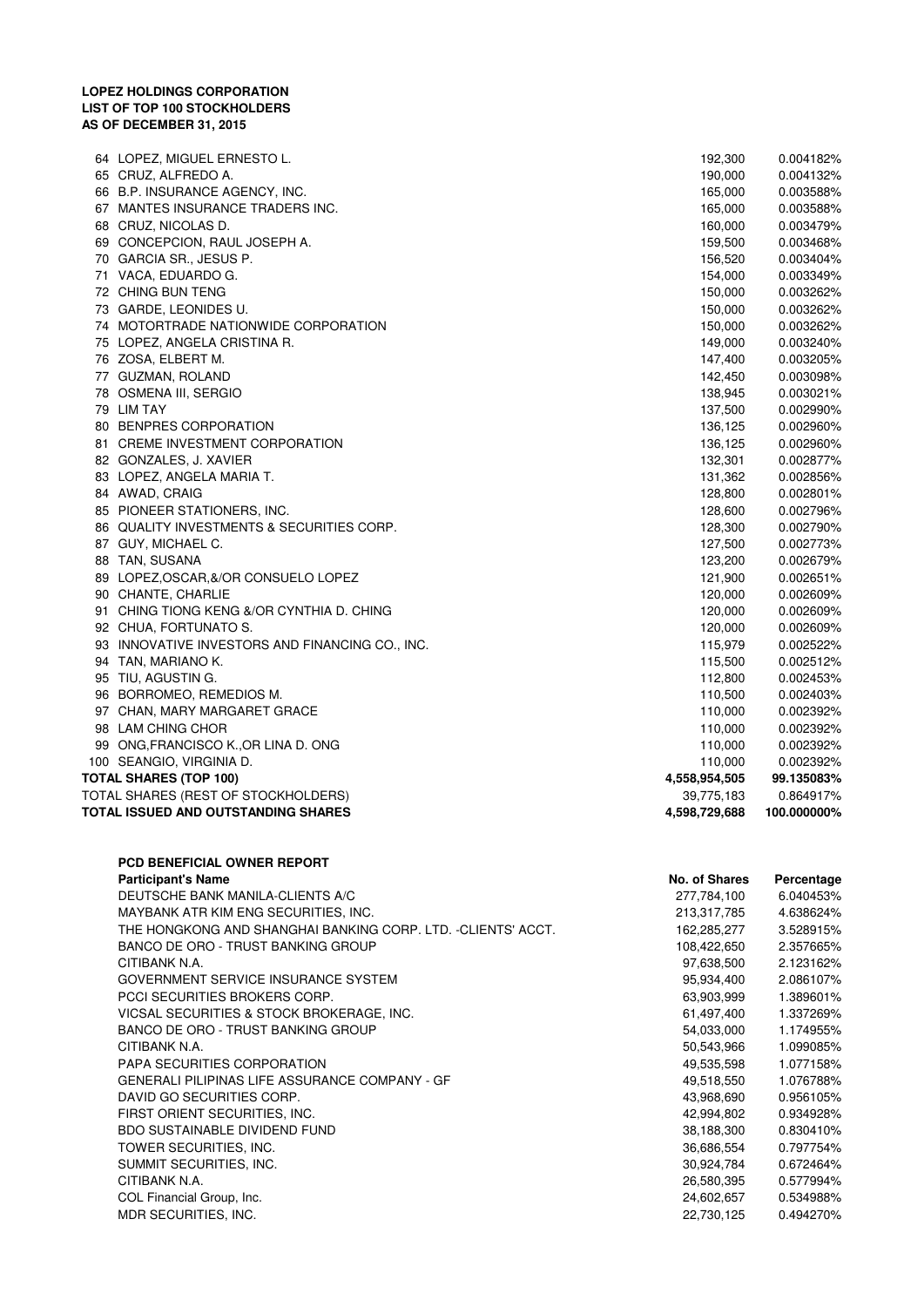| <b>BDO SECURITIES CORPORATION</b>                                 | 22,193,297 | 0.482596% |
|-------------------------------------------------------------------|------------|-----------|
| YAO & ZIALCITA, INC.                                              | 19,102,931 | 0.415396% |
| RCBC SECURITIES, INC.                                             | 17,218,173 | 0.374412% |
| CLSA PHILIPPINES, INC.                                            | 16,681,100 | 0.362733% |
| SB EQUITIES, INC.                                                 | 15,856,869 | 0.344810% |
| <b>BDO FOCUSED EQUITY FUND</b>                                    | 15,810,100 | 0.343793% |
| BPI SECURITIES CORPORATION                                        | 15,003,812 | 0.326260% |
| STANDARD SECURITIES CORPORATION                                   | 14,841,680 | 0.322734% |
| MERCANTILE SECURITIES CORP.                                       | 14,838,750 | 0.322671% |
| E. CHUA CHIACO SECURITIES, INC.                                   | 14,050,750 | 0.305535% |
| ANSALDO, GODINEZ & CO., INC.                                      | 12,880,690 | 0.280092% |
| UNITED COCONUT PLANTERS BANK-TRUST BANKING                        | 12,443,600 | 0.270588% |
| KING'S POWER SECURITIES, INC.                                     | 10,738,900 | 0.233519% |
| FIRST METRO SECURITIES BROKERAGE CORP.                            | 8,864,331  | 0.192756% |
| WEALTH SECURITIES, INC.                                           | 8,405,025  | 0.182768% |
| STANDARD CHARTERED BANK                                           | 7,815,600  | 0.169951% |
| TRITON SECURITIES CORP.                                           | 7,667,010  | 0.166720% |
| SOLAR SECURITIES, INC.                                            | 7,657,669  | 0.166517% |
| THE HONGKONG AND SHANGHAI BANKING CORP. LTD. -CLIENTS' ACCT.      | 7,244,950  | 0.157542% |
| BANCO DE ORO - TRUST BANKING GROUP                                | 6,681,300  | 0.145286% |
| BDO TRUST FAO GENERALI PILIPINAS LIFE ASSURANCE COMPANY- EQUITY F | 6,494,800  | 0.141230% |
| <b>BANCO DE ORO - TRUST BANKING GROUP</b>                         | 6,205,900  | 0.134948% |
| MERIDIAN SECURITIES, INC.                                         | 5,101,917  | 0.110942% |
| PHILSTOCKS FINANCIAL INC                                          | 5,037,867  | 0.109549% |
| ABACUS SECURITIES CORPORATION                                     | 4,855,846  | 0.105591% |
| IMPERIAL, DE GUZMAN, ABALOS & CO., INC.                           | 4,214,479  | 0.091644% |
| IGC SECURITIES INC.                                               | 3,948,755  | 0.085866% |
| BDO TRUST FAO GENERALI PILIPINAS LIFE ASSURANCE COMPANY- BALANC   | 3,899,800  | 0.084802% |
| R. NUBLA SECURITIES, INC.                                         | 3,898,520  | 0.084774% |
| RCBC TRUST & INVESTMENT DIVISION                                  | 3,593,100  | 0.078132% |
| CITISECURITIES, INC.                                              | 3,539,509  | 0.076967% |
| BENEFICIAL LIFE INSURANCE CO., INC.                               | 3,500,000  | 0.076108% |
| EVERGREEN STOCK BROKERAGE & SEC., INC.                            | 3,485,850  | 0.075800% |
| THE INSULAR LIFE ASSURANCE COMPANY, LTD.                          | 3,221,500  | 0.070052% |
| R. COYIUTO SECURITIES, INC.                                       | 2,796,550  | 0.060811% |
| A & A SECURITIES, INC.                                            | 2,700,866  | 0.058731% |
| BANCO DE ORO - TRUST BANKING GROUP                                | 2,567,400  | 0.055828% |
| THE INSULAR LIFE ASSURANCE COMPANY, LTD.                          | 2,490,000  | 0.054145% |
| S.J. ROXAS & CO., INC.                                            | 2,329,937  | 0.050665% |
| <b>GOLDSTAR SECURITIES, INC.</b>                                  | 2,323,300  | 0.050520% |
| PCIB SECURITIES, INC.                                             | 2,168,417  | 0.047153% |
| BELSON SECURITIES, INC.                                           | 2,157,887  | 0.046924% |
| ASIASEC EQUITIES, INC.                                            | 2,154,573  | 0.046851% |
| UNICAPITAL SECURITIES INC.                                        | 2,025,797  | 0.044051% |
| ALPHA SECURITIES CORP.                                            | 1,973,890  | 0.042923% |
| PREMIUM SECURITIES, INC.                                          | 1,923,160  | 0.041819% |
| AB CAPITAL SECURITIES, INC.                                       | 1,903,333  | 0.041388% |
| RCBC TRUST & INVESTMENT GROUP FAO 45-120-7 (T/E)                  | 1,710,000  | 0.037184% |
| HDI SECURITIES, INC.                                              | 1,566,010  | 0.034053% |
| ANGPING & ASSOCIATES SECURITIES, INC.                             | 1,530,400  | 0.033279% |
| SOCIAL SECURITY SYSTEM                                            | 1,501,600  | 0.032652% |
| YU & COMPANY, INC.                                                | 1,497,330  | 0.032560% |
| EASTERN SECURITIES DEVELOPMENT CORPORATION                        | 1,361,181  | 0.029599% |
| QUALITY INVESTMENTS & SECURITIES CORPORATION                      | 1,282,462  | 0.027887% |
| OPTIMUM SECURITIES CORPORATION                                    | 1,280,548  | 0.027846% |
| DW CAPITAL INC.                                                   | 1,270,950  | 0.027637% |
| UCPB SECURITIES, INC.                                             | 1,215,349  | 0.026428% |
| RCBC TRUST & INVESTMENT DIVISION - VARIOUS TAXABLE ACCTS          | 1,185,500  | 0.025779% |
| REGINA CAPITAL DEVELOPMENT CORPORATION                            | 1,142,127  | 0.024836% |
| GLOBALINKS SECURITIES & STOCKS, INC.                              | 1,096,841  | 0.023851% |
| STRATEGIC EQUITIES CORP.                                          | 1,062,849  | 0.023112% |
| NIEVES SECURITIES, INC.                                           | 1,028,490  | 0.022365% |
| SARANGANI SECURITIES, INC.                                        | 1,013,725  | 0.022044% |
| UNIONBANK TISG FAO CARITAS LIFE INSURANCE CORPORATION             | 1,000,000  | 0.021745% |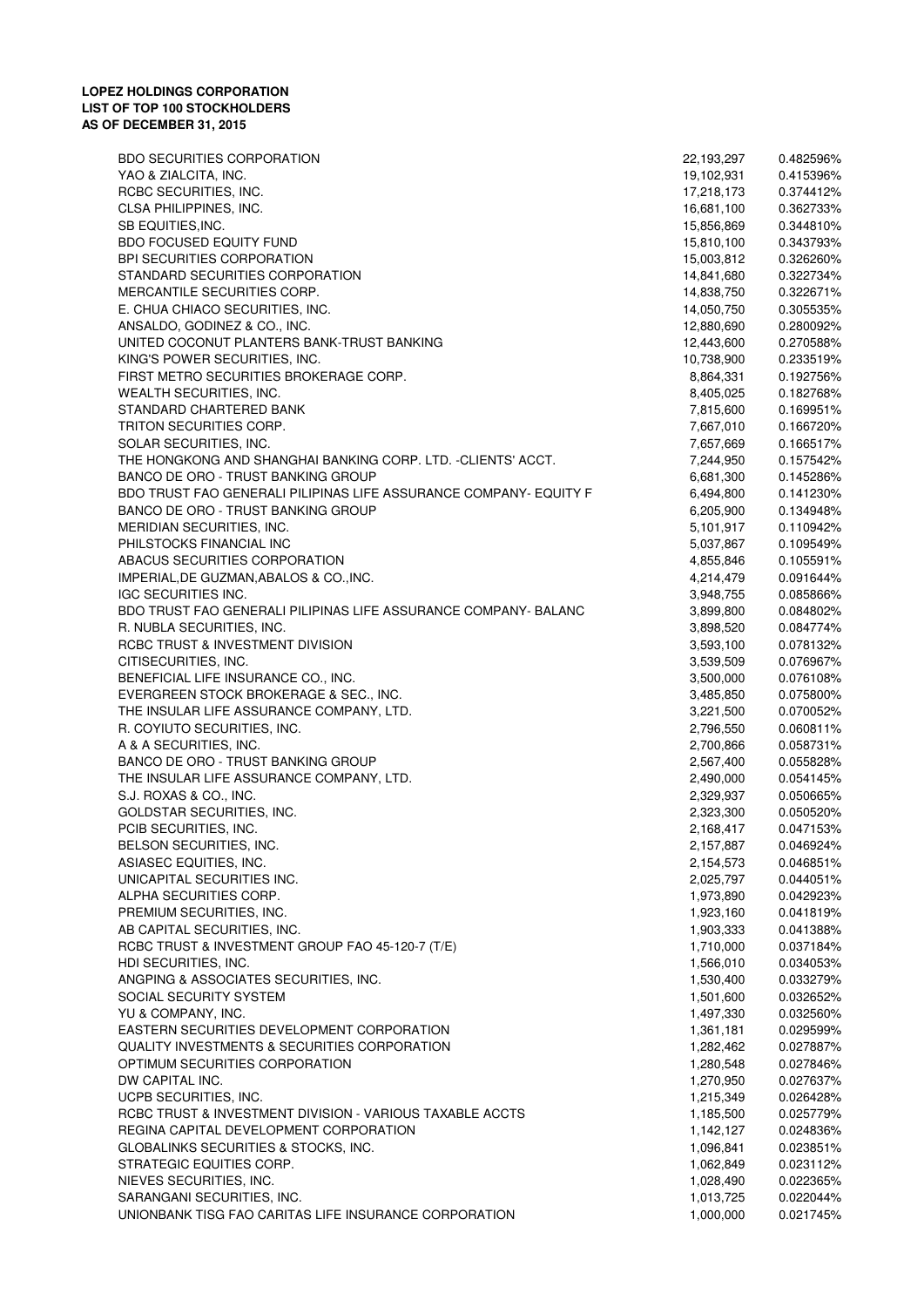| RCBC TRUST & INVESTMENT DIVISION                                  | 1,000,000 | 0.021745% |
|-------------------------------------------------------------------|-----------|-----------|
| RCBC TRUST & INVESTMENT GROUP FAO 93-014 RIZAL EQUITY FUND        | 1,000,000 | 0.021745% |
| RCBC TRUST & INVESTMENT GROUP FAO 93-015 RIZAL BALANCED FUND      | 1,000,000 | 0.021745% |
| BERNAD SECURITIES, INC.                                           | 991,620   | 0.021563% |
| B. H. CHUA SECURITIES CORPORATION                                 | 982,610   | 0.021367% |
| RCBC IMA NO. 82-541-7                                             | 960,000   | 0.020875% |
| PAN ASIA SECURITIES CORP.                                         | 925,180   | 0.020118% |
| PNB SECURITIES, INC.                                              | 888,290   | 0.019316% |
| DIVERSIFIED SECURITIES, INC.                                      | 860,258   | 0.018706% |
| SALISBURY BKT SECURITIES CORPORATION                              | 855,485   | 0.018603% |
| BANK OF COMMERCE - TRUST SERVICES GROUP                           | 841,530   | 0.018299% |
| CAMPOS, LANUZA & COMPANY, INC.                                    | 824,424   | 0.017927% |
| DEUTSCHE BANK AG MANILA BRANCH A/C CLIENTS DEUB20                 | 818,550   | 0.017799% |
| IMA#201-78176-2                                                   | 768,000   | 0.016700% |
| RTG & COMPANY, INC.                                               | 765,870   | 0.016654% |
| Bank of Commerce-Trust Services Division                          | 739,400   | 0.016078% |
| IMA#201-78074                                                     | 729,500   | 0.015863% |
| RCBC IMA NO. 80-185-2 FAO NATIONAL REINSURANCE CORPORATION OF THE | 720,000   | 0.015656% |
| TRI-STATE SECURITIES, INC.                                        | 683,100   | 0.014854% |
| FIRST INTEGRATED CAPITAL SECURITIES, INC.                         | 651,650   | 0.014170% |
| FORTUNE GENERAL INSURANCE CORPORATION                             | 650,000   | 0.014134% |
| INVESTORS SECURITIES, INC,                                        | 649,090   | 0.014115% |
| INTRA-INVEST SECURITIES, INC.                                     | 611,805   | 0.013304% |
| FEDERAL PHOENIX ASSURANCE CO., INC.                               | 592,000   | 0.012873% |
| F. YAP SECURITIES, INC.                                           | 588,633   | 0.012800% |
| DEUTSCHE BANK MANILA-CLIENTS A/C                                  | 564,985   | 0.012286% |
| PLATINUM SECURITIES, INC.                                         | 504,000   | 0.010960% |
| R. S. LIM & CO., INC.                                             | 487,250   | 0.010595% |
| TANSENGCO & CO., INC.                                             | 463,850   | 0.010086% |
| NEW WORLD SECURITIES CO., INC.                                    | 450,919   | 0.009805% |
| LITONJUA SECURITIES, INC.                                         | 437,480   | 0.009513% |
| AURORA SECURITIES, INC.                                           | 388,590   | 0.008450% |
| THE FIRST RESOURCES MANAGEMENT & SECURITIES CORP.                 | 347,326   | 0.007553% |
| I. B. GIMENEZ SECURITIES, INC.                                    | 342,158   | 0.007440% |
| <b>MANDARIN SECURITIES CORPORATION</b>                            | 335,244   | 0.007290% |
| IMA#201-78047-9                                                   | 330,500   | 0.007187% |
| I. ACKERMAN & CO., INC.                                           | 308,988   | 0.006719% |
| IMA# 201-78230-7                                                  | 300,000   | 0.006524% |
| A. T. DE CASTRO SECURITIES CORP.                                  | 293,430   | 0.006381% |
| <b>BDO TRUST BANKING GROUP</b>                                    | 290,750   | 0.006322% |
| BANCO DE ORO - TRUST BANKING GROUP                                | 267,000   | 0.005806% |
| GOLDEN TOWER SECURITIES & HOLDINGS, INC.                          | 260,810   | 0.005671% |
| GUILD SECURITIES, INC.                                            | 250,871   | 0.005455% |
| WONG SECURITIES CORPORATION                                       | 250,720   | 0.005452% |
| ATR KIMENG SEC. INC.                                              | 247,500   | 0.005382% |
| H. E. BENNETT SECURITIES, INC.                                    | 244,580   | 0.005318% |
| VENTURE SECURITIES, INC.                                          | 241,203   | 0.005245% |
| G.D. TAN & COMPANY, INC.                                          | 238,890   | 0.005195% |
| IMA#201-78159-8                                                   | 230,000   | 0.005001% |
| <b>BDO TRUST BANKING GROUP</b>                                    | 228,000   | 0.004958% |
| BA SECURITIES, INC.                                               | 221,343   | 0.004813% |
| IMA# 201-78082                                                    | 218,000   | 0.004740% |
| EQUITIWORLD SECURITIES, INC.                                      | 216,775   | 0.004714% |
| <b>BDO TRUST BANKING GROUP</b>                                    | 215,000   | 0.004675% |
| R & L INVESTMENTS, INC.                                           | 214,580   | 0.004666% |
| IMA#201-78167-1                                                   | 209,200   | 0.004549% |
| AB CAPITAL & INVESTMENT CORP. - TID-FILIPINO                      | 190,000   | 0.004132% |
| IMA#201-78220-8                                                   | 189,500   | 0.004121% |
| EAST WEST CAPITAL CORPORATION                                     | 188,934   | 0.004108% |
| ASTRA SECURITIES CORPORATION                                      | 183,810   | 0.003997% |
| FIDELITY SECURITIES, INC.                                         | 180,200   | 0.003918% |
| <b>CUALOPING SECURITIES CORPORATION</b>                           | 159,372   | 0.003466% |
| WESTLINK GLOBAL EQUITIES, INC.                                    | 156,050   | 0.003393% |
| LUYS SECURITIES COMPANY, INC.                                     | 148,700   | 0.003234% |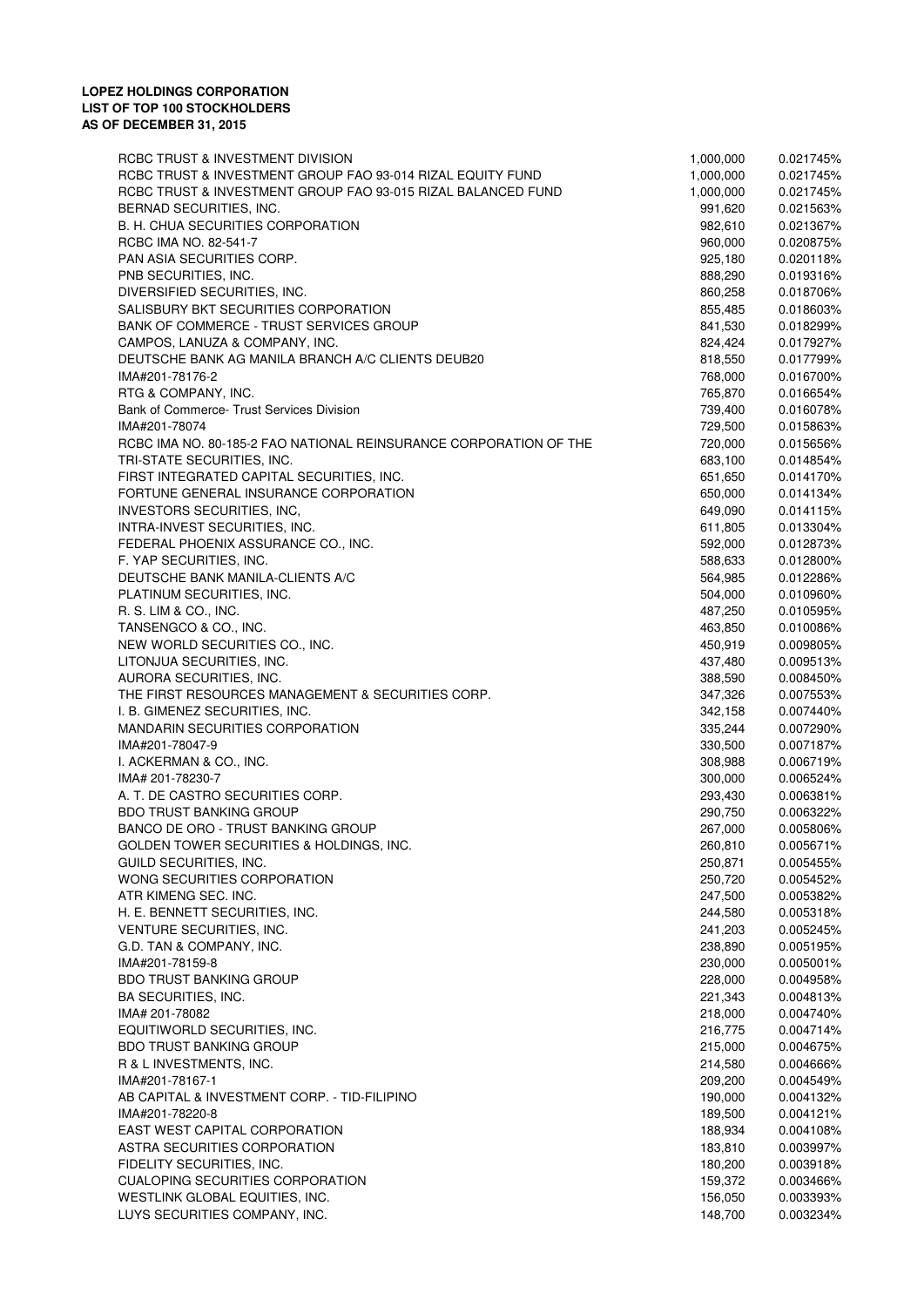FORTUNE LIFE INSURANCE CO., INC. 141,400 0.003075% DEUTSCHE REGIS PARTNERS, INC. 0.003074% 141,362 JAKA SECURITIES CORP. 0.002966% 136,410 DA MARKET SECURITIES. INC. And the state of the state of the state of the state of the state of the state of the state of the state of the state of the state of the state of the state of the state of the state of the state IMA# 201-78065-7 0.002827% 130,000 IMA#201-78169-7 0.002827% 130,000 DBP-DAIWA CAPITAL MARKETS PHILPPINES, INC. 0.002818% 129,600 JSG SECURITIES, INC. 0.002736% 125,800 EAGLE EQUITIES, INC. 0.002669% 122,720 ALAKOR SECURITIES CORPORATION **117,000** 0.002544% LUCKY SECURITIES, INC. 2002/07/07 2012 115,430 115,430 1002510% IMA#201-78135-8 0.002501% 115,000 BDO TRUST BANKING GROUP **110,500** 0.002403% MOUNT PEAK SECURITIES. INC. **0.002325%** 106.900 0.002325% IBM PHILIPPINES RET. PLAN - ACCT 2 - PH EQ 0.002046% 84,100 0.002046% 94,100 0.002046% SunSecurities, Inc. 6.002001% 92,000 92,000 0.002001% 92,000 0.002001% AB CAPITAL SECURITIES, INC. And the state of the state of the state of the state of the state of the state of the state of the state of the state of the state of the state of the state of the state of the state of the stat J.M. BARCELON & CO., INC. 0.001808% 83,160 BENJAMIN CO CA & CO., INC. 6.0001764% 81,140 81,140 81,140 81,140 81,140 81,140 81,140 81,140 81,140 81,140 81 LOPEZ, LOCSIN, LEDESMA & CO., INC. 2002 0.001490% 68,500 0.001490% 68,500 0.001490% CLIMBS LIFE AND GENERAL INSURANCE COOPERATIVE CONSUMING A CONSUMING A COOP 0.001326% THE HONGKONG & SHANGHAI BANKING CORP. LTD. -OWN ACCOUNT 60.000 60.000 0.001305% SUPREME STOCKBROKERS, INC 6.0001296% 69,590 59,590 6.001296% APEX PHILIPPINES EQUITIES CORPORATION 61 0.001194% 64,900 0.001194% IMA#201-78149-9 0.001163% 53,500 E.SECURITIES, INC. ITF VARIOUS CLIENTS **1.0001147%** 52,760 0.001147% ATC SECURITIES, INC. 2001 24% 51,676 51,676 51,676 51,676 51,676 51,676 51,676 51,676 51,676 51,676 51,676 51,676 51,676 51,676 51,676 51,676 51,676 51,676 51,676 51,676 51,676 51,676 51,676 51,676 51,676 51,676 51,676 51, BDO TRUST BANKING GROUP **1.0001087%** 50,000 50,000 50,001087% AAA SOUTHEAST EQUITIES, INCORPORATED 1999 10001077% 199520 1001077% IMA#201-78090-5 0.001022% 47,000 CENTURY SECURITIES CORPORATION 0.000996% 45,815 MARINO OLONDRIZ Y CIA 0.000983% AND 1.0000983% 45,205 0.000983% LARRGO SECURITIES CO., INC. 20000980% 6.0000980% 45,050 45,050 45,050 45,050 45,050 45,050 45,050 45,050 45,050 45,050 45,050 45,050 45,050 45,050 45,050 45,050 45,050 45,050 45,050 45,050 45,050 45,050 45,050 45,050 45,05 IMA#201-78160-6 0.000979% 45,000 DEUTSCHE REGIS PARTNERS, INC. **DEUTSCHE REGIS PARTNERS, INC. 12.000 12.000 12.000 12.000 12.000 12.000** PRYCE SECURITIES, INC. 20000897% 6.000897% 41,244 0.000897% IMA#201-78141-6 0.000815% 37,500 IMA#201-78129-1 0.000805% 37,000 ASIAN CAPITAL EQUITIES, INC.  $34.709$  0.000755% BANCO DE ORO - TRUST BANKING GROUP 
0.000718% RCBC - TRUST GROUP 0.000700% 32,200 0.000700% IMA#201-78221-6 0.000696% 32,000 IMA#201-78031-9 0.000674% 31,000 ATR KIM ENG SECURITIES, INC. 0.000658% 30,280 HIGHLAND SECURITIES PHIL., INC. 0.000598% 27,500 IMA#201-78227-3 0.000555% 25,500 BANCO DE ORO - TRUST BANKING GROUP 0.000544% 25,000 0.000544% BANCO DE ORO - TRUST BANKING GROUP 
0.000522% IMA#101-78104-5 0.000522% 24,000 SECURITIES SPECIALISTS, INC. 23,780 0.000517% IMA#201-78102-8 0.000500% 23,000 ARMSTRONG SECURITIES, INC. 0.000500% 22,980 IMA#201-78168-9 0.000478% 22,000 UPCC SECURITIES CORP. 0.000467% 21,460 TRENDLINE SECURITIES CORPORATION  $21.376$  0.000465% BDO TRUST BANKING GROUP **CONSUMING THE CONSUMING SECURE 21,000** 0.000457% ASIA PACIFIC CAPITAL EQUITIES & SECURITIES CORP.  $20.024$  0.000435% IMA#201-78130-9 0.000381% 17,500 IMA#201-78076 0.000359% 16,500 TIMSON SECURITIES, INC. 2000 16,000 16,000 16,000 16,000 16,000 16,000 16,000 16,000 16,000 16,000 16,000 16,000 16,000 16,000 16,000 16,000 16,000 16,000 16,000 16,000 16,000 16,000 16,000 16,000 16,000 16,000 16,000 16,0 IMA#201-78145-7 0.000348% 16,000 IMA# 201-78068 0.000326% 15,000 IMA# 208-50271 0.000326% 15,000 IMA#201-78132-5 0.000326% 15,000